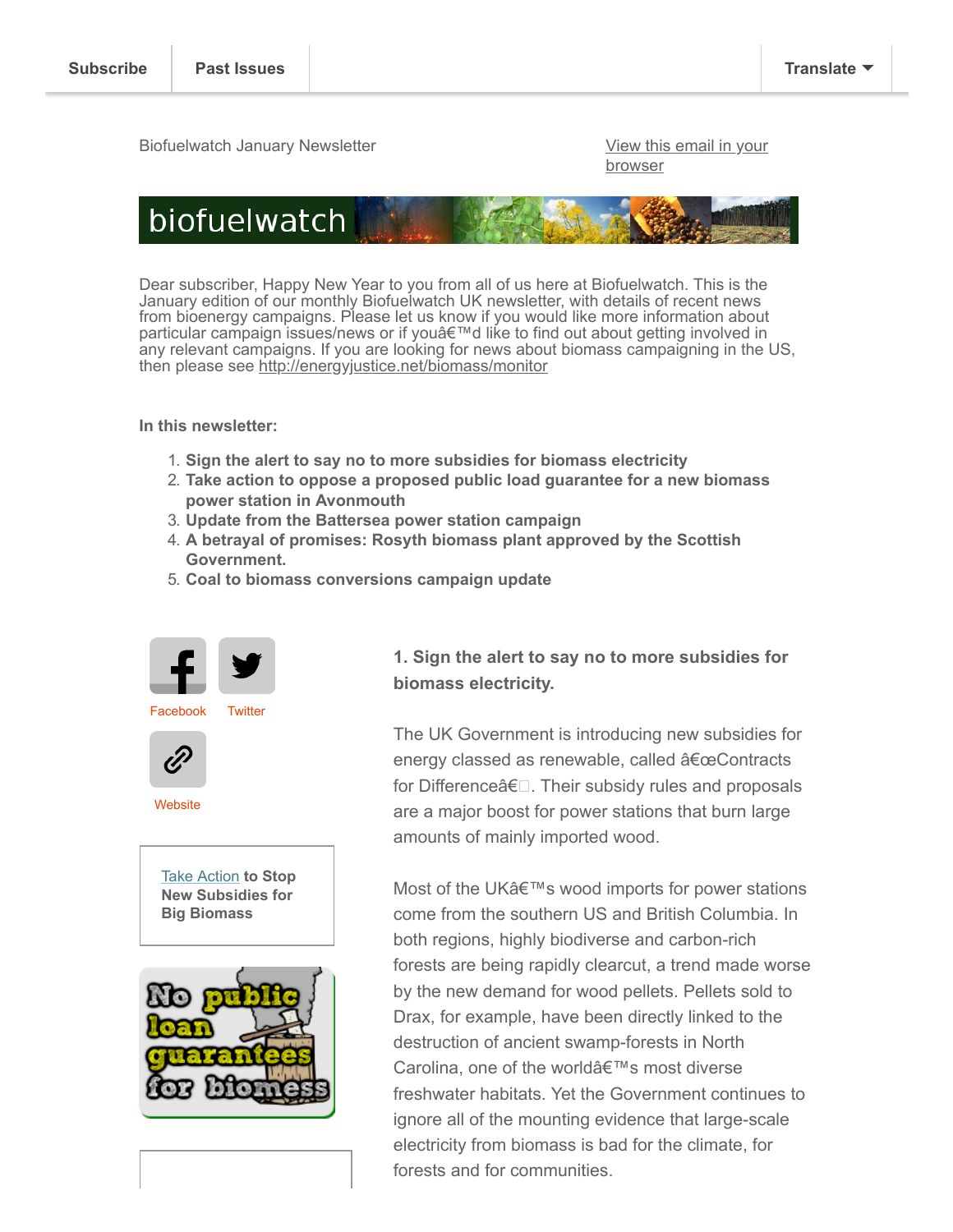#### Want to get in the get in the get Past Issues **[Subscribe](http://eepurl.com/IdZwv) Past Issues [Translate](javascript:;)**

our campaigns? Please email [biofuelwatch@ymail.com](http://biofuelwatch@ymail.com/)

> **Donate to [Biofuelwatch](http://www.biofuelwatch.org.uk/donate/)**

give greater long-term incentives to burning millions of tonnes of wood in power stations than to onshore wind and solar PV, both of which have a fraction of the land and carbon footprint of big biomass. Now they are consulting on proposals to further advantage biomass â€~combined heat and power' (CHP) plants (and possibly coal-to-biomass conversions) as a â€~less established technology', whereas onshore wind and solar PV will be considered "more establishedâ€<sup>.</sup>

While most people associate biomass CHP with small-scale, efficient district heating systems, this is not what's being promoted here. The â€~CHP' plants which the subsidy rules favour are big, centralised power stations with just 35% efficiency (i.e. wasting almost two out of every three trees cut down entirely), which use a very minimum amount of heat, possibly even for drying their own pellets or woodchips. Three large and import-reliant power stations have already been approved as â€~CHP' with no credible plan for delivering heat whatsoever!

**You can read the full briefing on the new Contracts for Difference scheme** [here](http://www.biofuelwatch.org.uk/wp-content/uploads/CfD-biomass-briefing-v3.pdf)

**You can respond to the Government consultation by taking part in** [this alert](http://www.biofuelwatch.org.uk/2014/cfd-alert-2/) **before the 15th February.**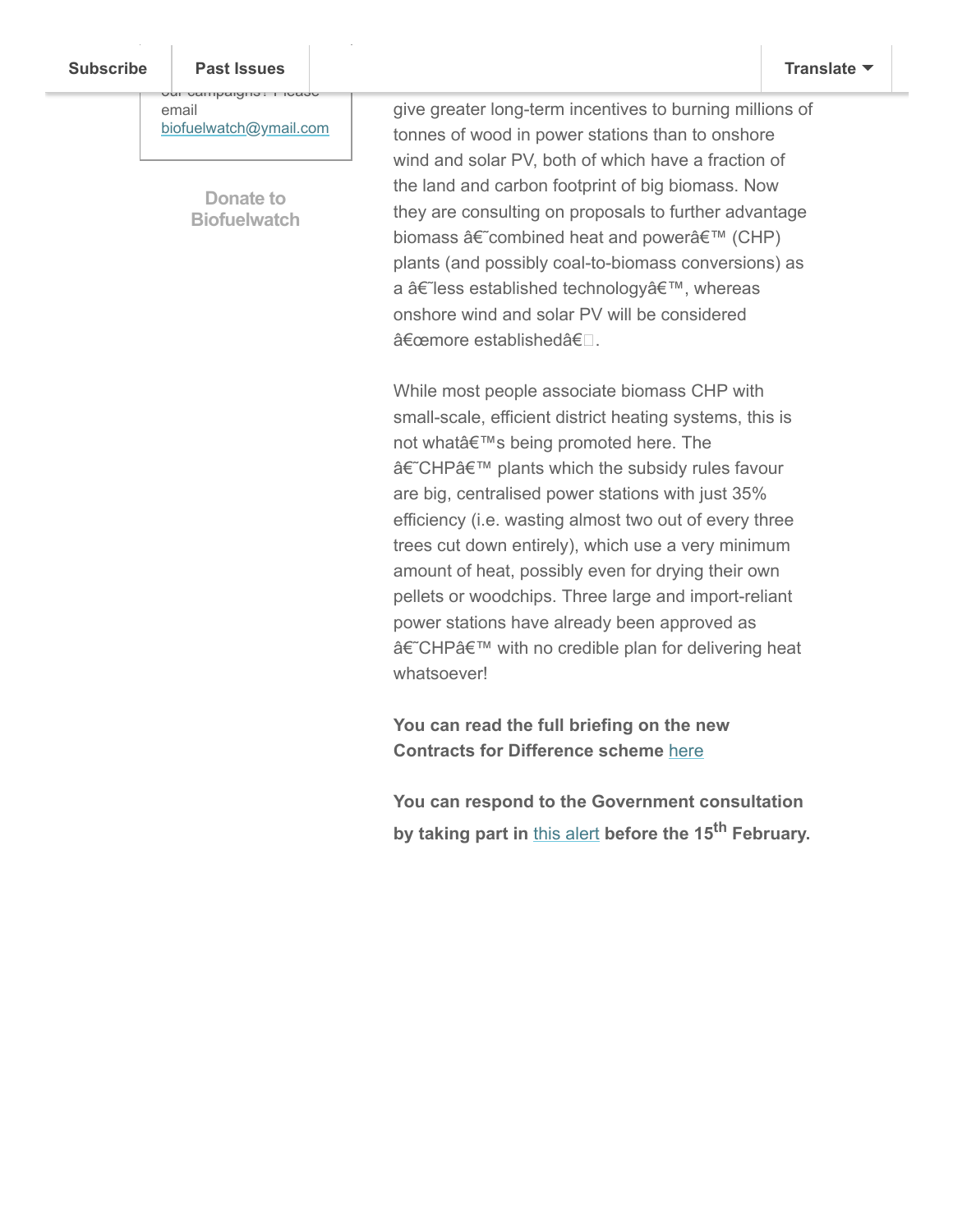

**2. Take action to oppose a proposed public loan guarantee for a new biomass power station in Avonmouth**

The Treasury announced the Capital Guarantee Scheme in July 2013, with the declared purpose of boosting growth and jobs through public loan guarantees for developments, particularly in the energy and transport sector. Under the scheme, the Treasury guarantees that if anything goes wrong with a developer's investment and they are at risk of defaulting on private loans, then these will be paid out of general taxation (up to a set level).

So far, only one public loan guarantee has been made under the scheme:  $\hat{A}E75$  million to Drax for their partial conversion to biomass, which reporters and environmental NGOs have shown is linked to the clearcutting of ancient wetland forests in the southern US. Then, in October, the Treasury published a shortlist of 17 projects that have been prequalified for a guarantee under this scheme. It includes three large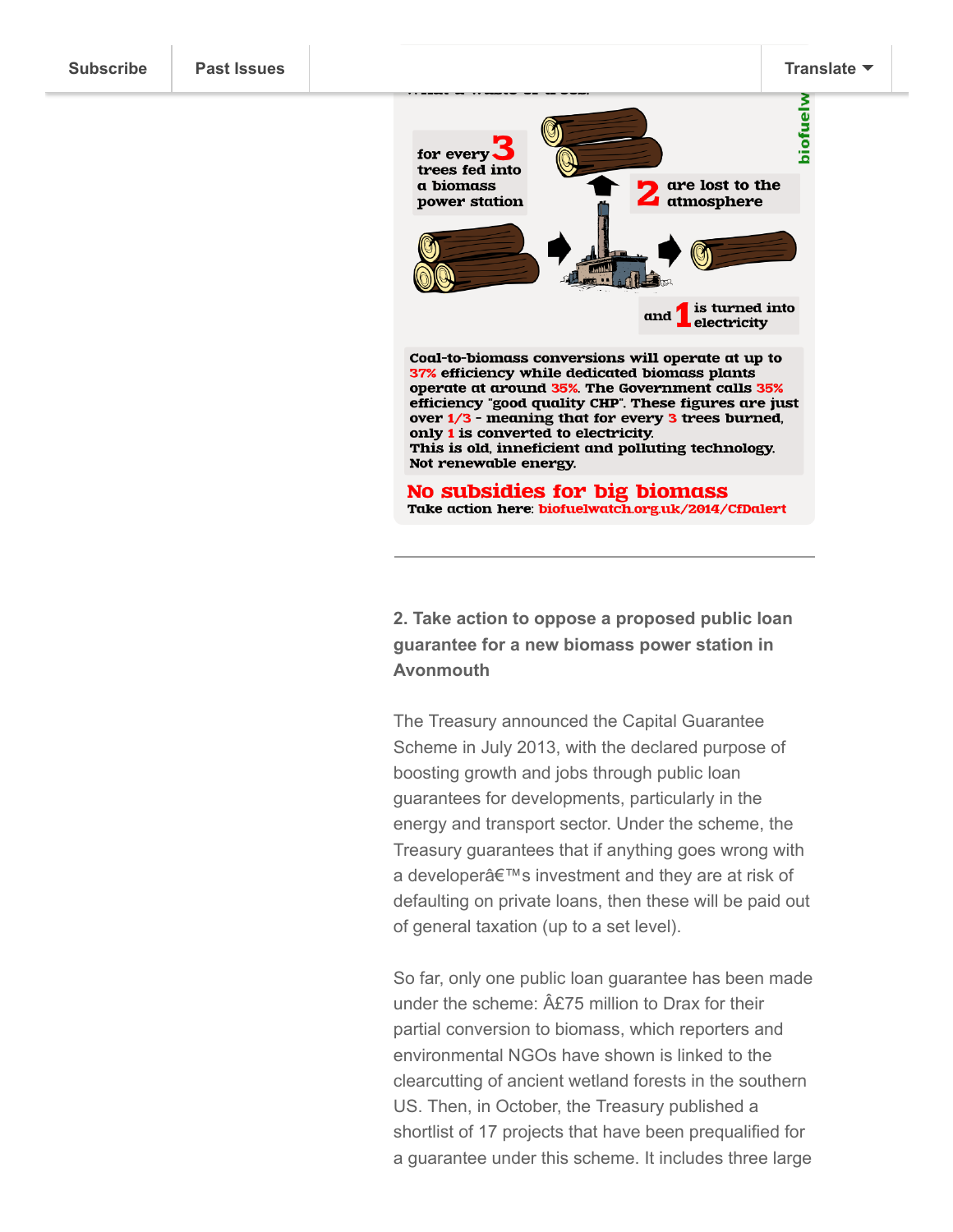### Avonmouth.

Helius Energy received planning permission for this power station from DECC, bypassing the normal local planning process, in March 2010. If built, it will burn around 850,000 green tonnes of imported wood a year. Without a public loan guarantee it seems unlikely that Avonmouth power station would ever have been able to be built, since it has failed to attract investment since it was consented to in 2010.

Biofuelwatch has been campaigning to get biomass projects dropped from the UK Guarantee Scheme, and supporting a local campaign opposing the Avonmouth development. Biofuelwatch also spoke at the December meeting of Bristol FOE attended by Bristol Rising Tide, Frack Free Bristol, and Bristol Greenpeace.

## **Take Action**

Participate in a Friends of the Earth petition to ask the Government not to back Helius and other biomass power stations [here](http://www.foe.co.uk/campaigns/biodiversity/press_for_change/stop_public_money_burn_forests_41618.html)

Attend the **South West Extreme Energy Gathering** on Saturday the 1st February in Bristol. Full details of the event [here](http://www.frackfreesomerset.org/sweeg/)

# **3. Update from the Battersea Power Station campaign**

In 2010 the Battersea Power Station Development Company was granted planning permission to develop the site as a commercial centre with more than 3000 flats. They planned to light, heat and cool the building using 'low carbon bio-oil', almost certainly palm oil. In response, a local group supported by Biofuelwatch formed and have been actively campaigning against the development for the last 6 months. They have participated in a public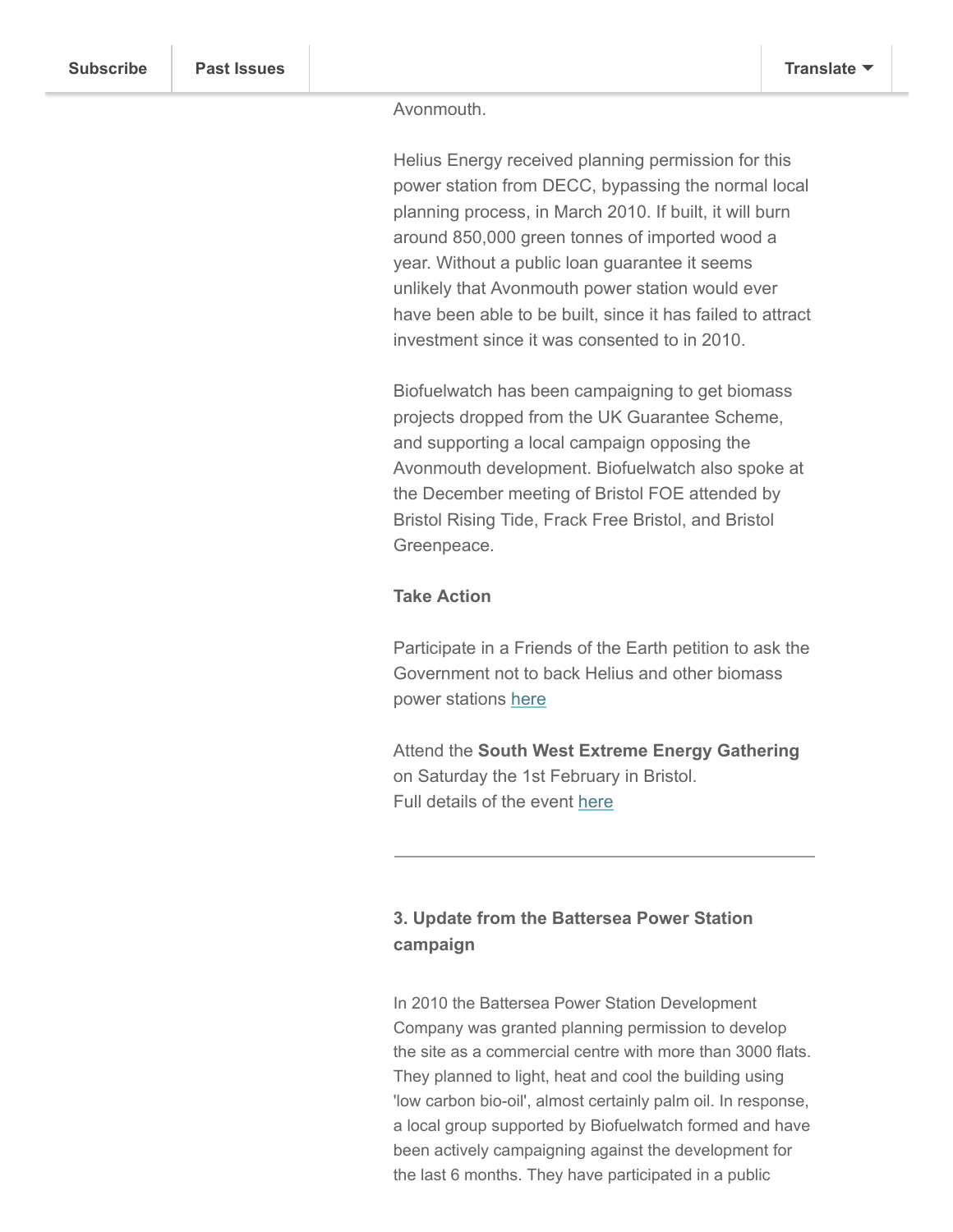owned by a consortium including Sime Darby, the worlds largest producer of palm oil) have applied to amend the planning permission, excluding bio-oil from the fuel mix.

meeting and a meeting with the developers. Now, the

In an "Energy Statementâ€<sup>□</sup> they write that "In *particular, concerns have been raised about the environmental performance of the bio-oil CHP, given the wider impacts that can occur in the production of the fuel"* and *"there is at present considerable debate about the sustainability of using such fuels, eg creating demand for bio-oil will create conflict with other land uses such as food production or protection of existing forest cover. There are further issues around liquid bio-oils being diverted away from transport systems where there are fewer low-carbon alternatives to the use of fossil fuels."* So instead they have now applied for a "district heating and cooling served by gas-fired CHP

Whether or not Sime Darby will listen to their subsidiary's concerns about bio-oil, remains to be seen. However, the fact that they have proposed gas-fired CHP as a possible alternative, sugests that they do not take environmental concerns seriously.

Say NO to Biofuels at Battersea Power Station, sign our petition [here](http://www.biofuelwatch.org.uk/?s=Battersea)

# **4. A betrayal of promises: Rosyth Biomass plant approved by the Scottish Government.**

Scottish Ministers announced their approval of Forth Energy's 100MW biomass power station in Rosyth last Friday. The announcement has been met with dismay from campaigners, who say that the plant is a betrayal of rules put in place to limit the impact of biomass power stations and that it will cause more forest destruction, carbon emissions and local air pollution. The plant will burn 1 million tonnes of wood each year, most of it to be imported from the Americas.

The decision follows on from the Scottish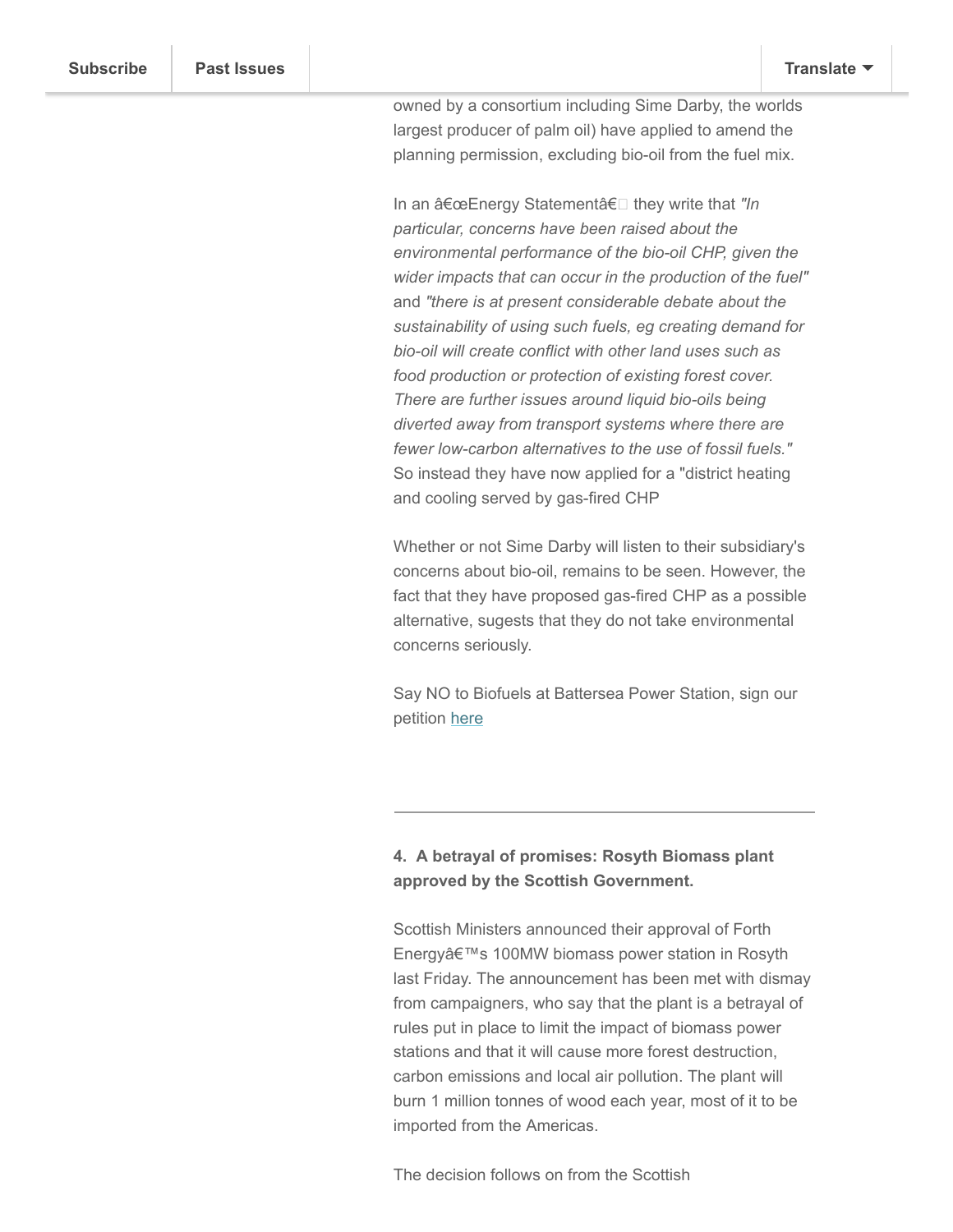faced major local as well as national opposition. The Grangemouth plant was approved based on Forth Energy's claims – disputed by campaigners – that they could supply a lot of heat to the Ineos refinery. No such claims could be made in Rosyth. Nonetheless, Forth Energy could receive as much as  $A£64$  million a year in subsidies.

An application by Forth Energy for a similar biomass power station at Dundee was opposed by Dundee City Councillors later last June, on the basis of concerns about local air pollution and visual impacts. Forth Energy has yet to announce whether it will take this to a Public Local Inquiry.

Oliver Munnion, Biofuelwatch co-director said: a€œWith *this decision, the Scottish Government has dropped all pretences of wanting to limit the amount of inefficient biomass electricity and they are betraying promises made to the Scottish Parliament. Together with other campaign groups, we have long warned that the Scottish* Governmentâ€<sup>™</sup>s claims about only supporting larger *biomass plants that are CHP is a scam. The Rosyth decision fully confirms our fears. This plant will be a polluting, non-renewable, electricity-only power station. Ministers are cloaking it in green but it is about generating electricity regardless of the cost to people, climate and the environment.â€*

Friends of the Earth Scotland spokesman Andrew Llanwarne, who campaigned against the Dundee proposal, also highlighted the blatant contradictions in Scottish Government policy:

 $â€$ ce The Electricity Generation Policy Statement was *finalised only last June, and set out clearly the reasons why the Scottish Government wished biomass to be used*  $â€$ "in small heat-only stations and those fitted with good *quality CHP, off gas-grid where possible, the better to contribute to meeting the Scottish Government's target of 11% of heat demand to be met from renewable* sources by 2020â€<sup>2</sup>. Yet once again ministers are backing *a project which satisfies none of these criteria and will provide expensive electricity rather than heat.*"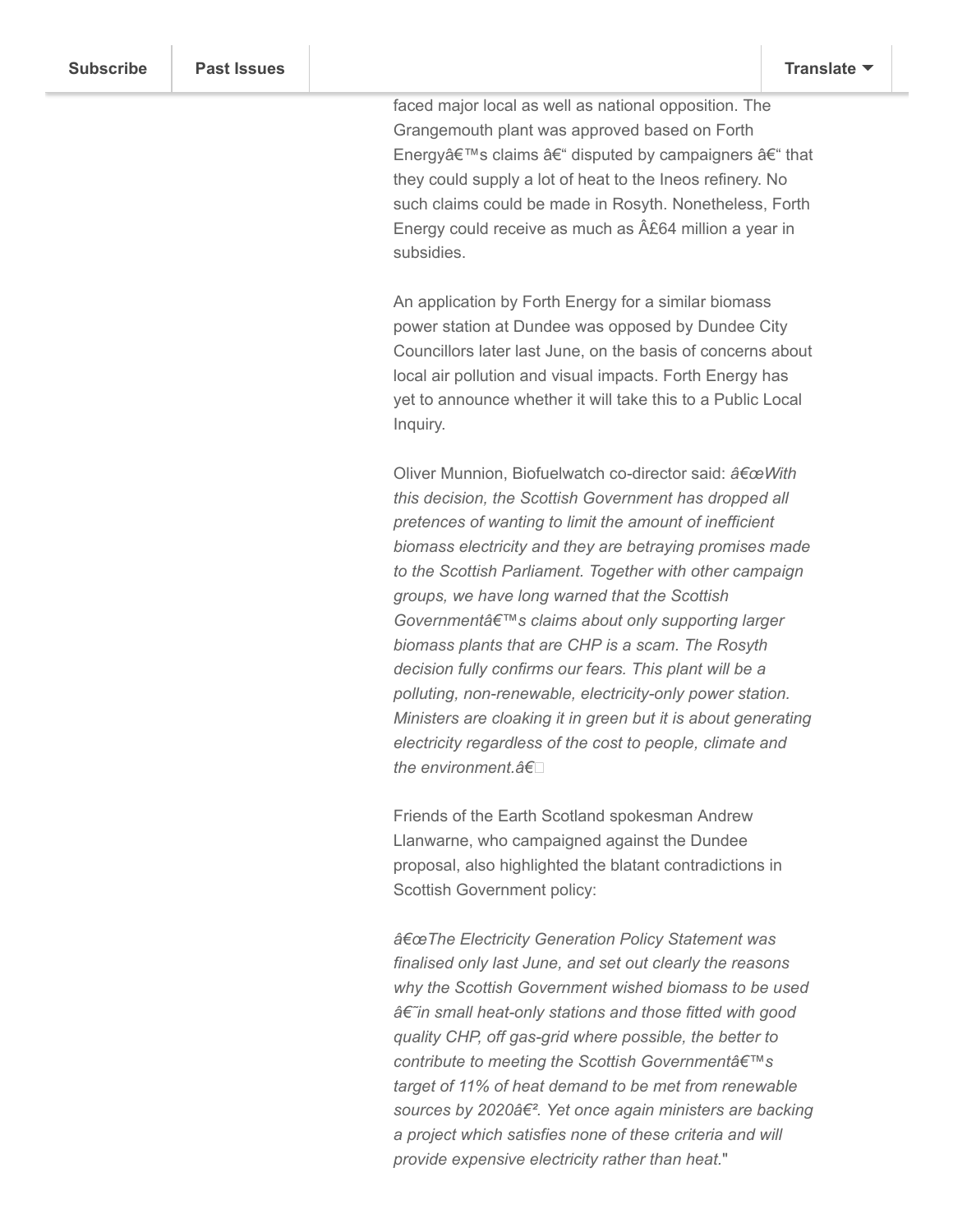*the inefficiencies of burning biomass for electricity, yet* thatâ€<sup>™</sup>s what the Government is prepared to support. *Do ministers read their own policies? What is the point of a Policy Statement if ministers ignore it? What is the point of CO2 emission reduction targets if ministers are prepared to subsidise biomass power stations which would add to Scotland's emissions over the coming decades?â€*

# **5. Coal to Biomass Conversions Campaign Update**

A great deal of uncertainty still surrounds coal to biomass conversions, with recent announcements of closures on the one hand and generous new subsidy levels on the other. Here's a summary of the situation to date:

**Drax** are forging ahead with their 50% conversion and have so far completed one of three boiler conversions. They have been given an early guarantee of a new Contract for Difference which, added to current support under ROCs, means they $\hat{\alpha} \in \mathbb{M}$ ll be eligible for up to almost A£700 million a year in subsidies.

There has been no announcement yet on the future of **Ironbridge**, operated by E.On, which is fully converted but needs to apply for long-term planning consent to keep it open as a biomass power station beyond 2015.

RWE have announced that they will decide the future of **Lynemouth** in the next few weeks. It has permission to convert and has, like Drax, been guaranteed new subsidies, but as yet no work has started at the site.

**Eggborough** is likewise awaiting a decision from operators as to whether they will proceed with a